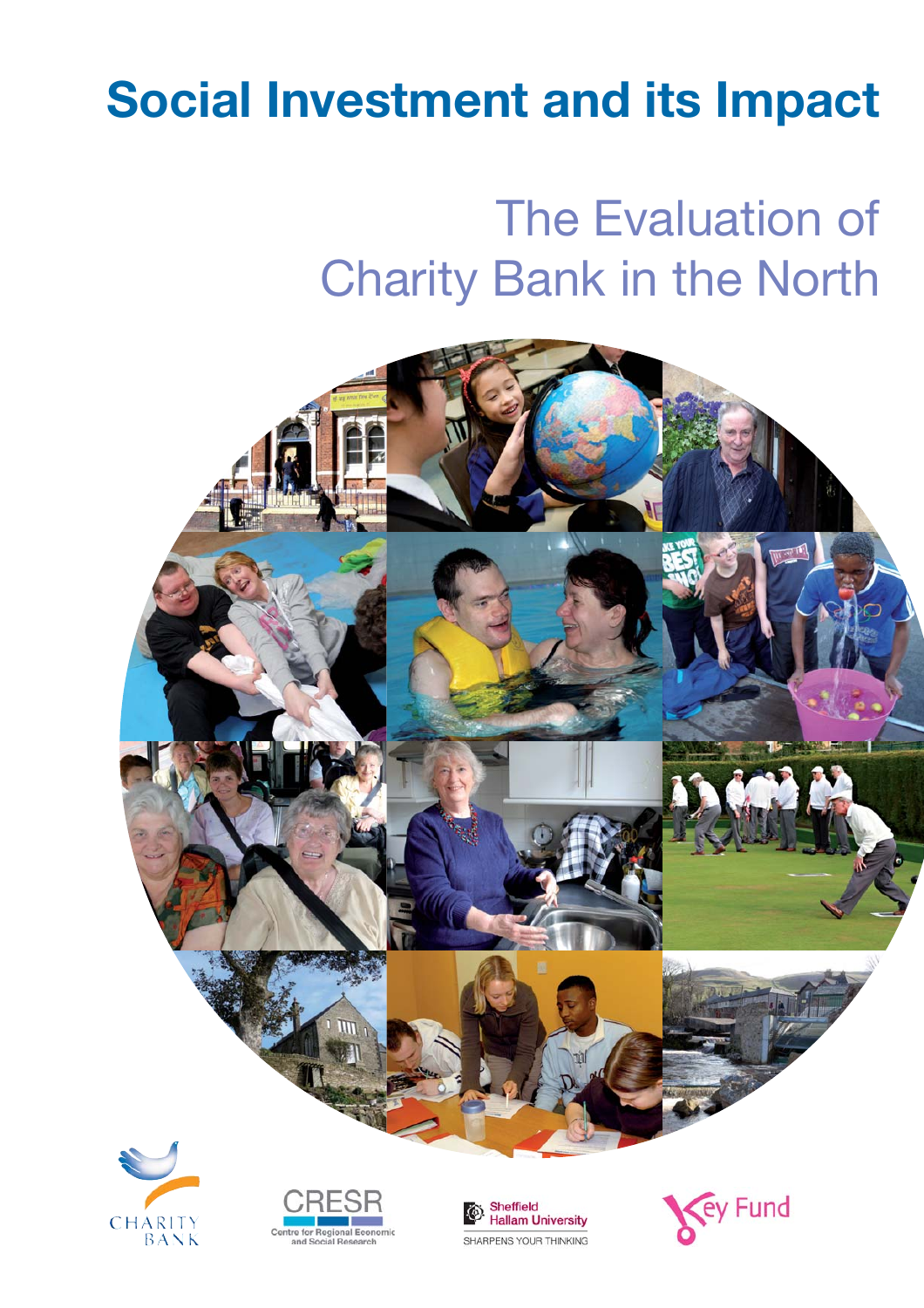# **Acknowledgements**

We are very grateful to all those who participated in the research for this evaluation. Particular thanks are due to the evaluation steering group, which comprised Helen Thomson, Marina Ciaraldi, Lorna Hewish (from Yorkshire Forward) and Azlina Bulmer (from Charity Bank). We are particularly grateful to those who gave their time freely to be interviewed as part of this evaluation, especially those working in the voluntary and community sector. We are also grateful to the members of the Northern Advisory Council and their feedback on earlier drafts of this report. The evaluation was funded by Yorkshire Forward.

#### **Report Authors**

Peter Wells • Chris Dayson with Elaine Batty • Richard Crisp • Sadie Parr

*Centre for Regional Economic and Social Research, Sheffield Hallam University*

# **May 2011**

#### **Contact Informaton**

Peter Wells Centre for Regional Economic and Social Research Sheffield Hallam University Unit 10, Science Park Howard Street Sheffield, S1 1WB email: **p.wells@shu.ac.uk** tel: 0114 225 6262



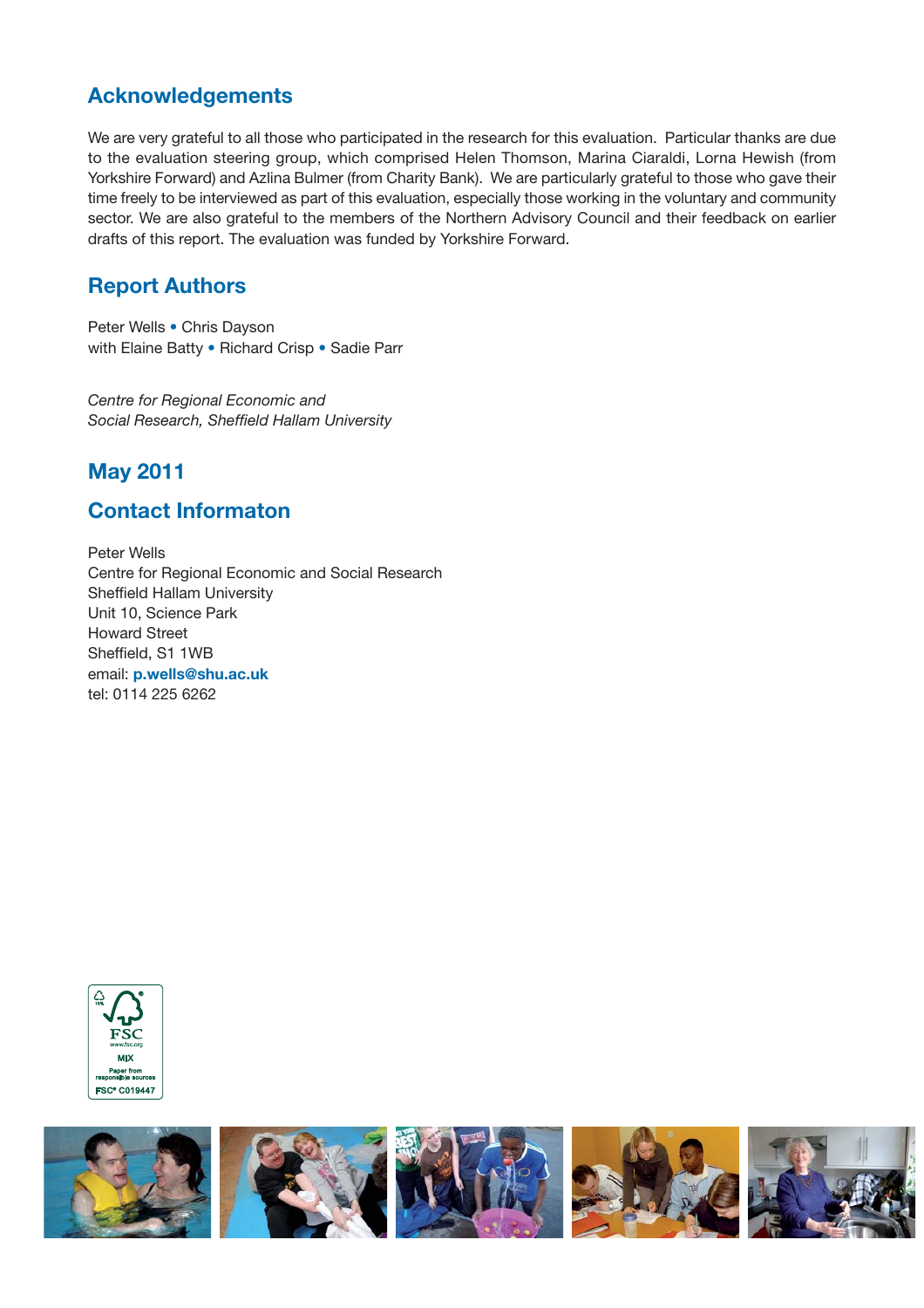# **EXECUTIVE SUMMARY**

# **1. About Charity Bank in the North**

Charity Bank in the North (CBN) is a £9.75 million programme which runs from 2006 until 2016. It was funded by Yorkshire Forward, the regional development agency. Its aim is:

*to help grow the voluntary and community sector (especially social enterprises) so that they can make a greater contribution to the region's economy, to encourage investment in deprived wards, and to help voluntary and community sector organisations become more financially sustainable and entrepreneurial in their outlook***.**

This is the final report of the evaluation of Charity Bank in the North, the research for which started in 2008.

**The funding was designed to provide a package of support to the region's voluntary and community sector (VCS).** It was intended to engender a form of 'cultural shift' in approaches to funding: not just in funded organisations but more broadly in the sector across the region.

CBN included three main elements:

- **Investment Readiness Programme** consisting of workshops (First Steps and Next Steps) together with one to one support for VCS organisations interested in exploring loan funding and establishing themselves on a more sustainable footing.
- **Key Fund Yorkshire** providing combined grant and loan funding at levels up to £50,000
- **Charity Bank** providing larger amounts of loan funding to VCS organisations

Headline information about CBN is contained in the following box.

#### **Charity Bank in the North: Facts and Figures**

- Programme launched in 2006; investment readiness programme and support for Key Fund Yorkshire ran until 2010; and Charity Bank fund runs until 2016.
- £9.75 million invested by Yorkshire Forward in Charity Bank in the North; of which £7.5 million established a loan fund for the sector
- 605 organisations supported through the Investment Readiness Programme
- By March 2011 51 organisations had received offers of Charity Bank loans (with a total value of £11.7 million)
- 205 organisations received Key Fund Yorkshire support (with a value of £1.3 million); of which 62 organisations were offered loans (with a total value of value £870 thousand)

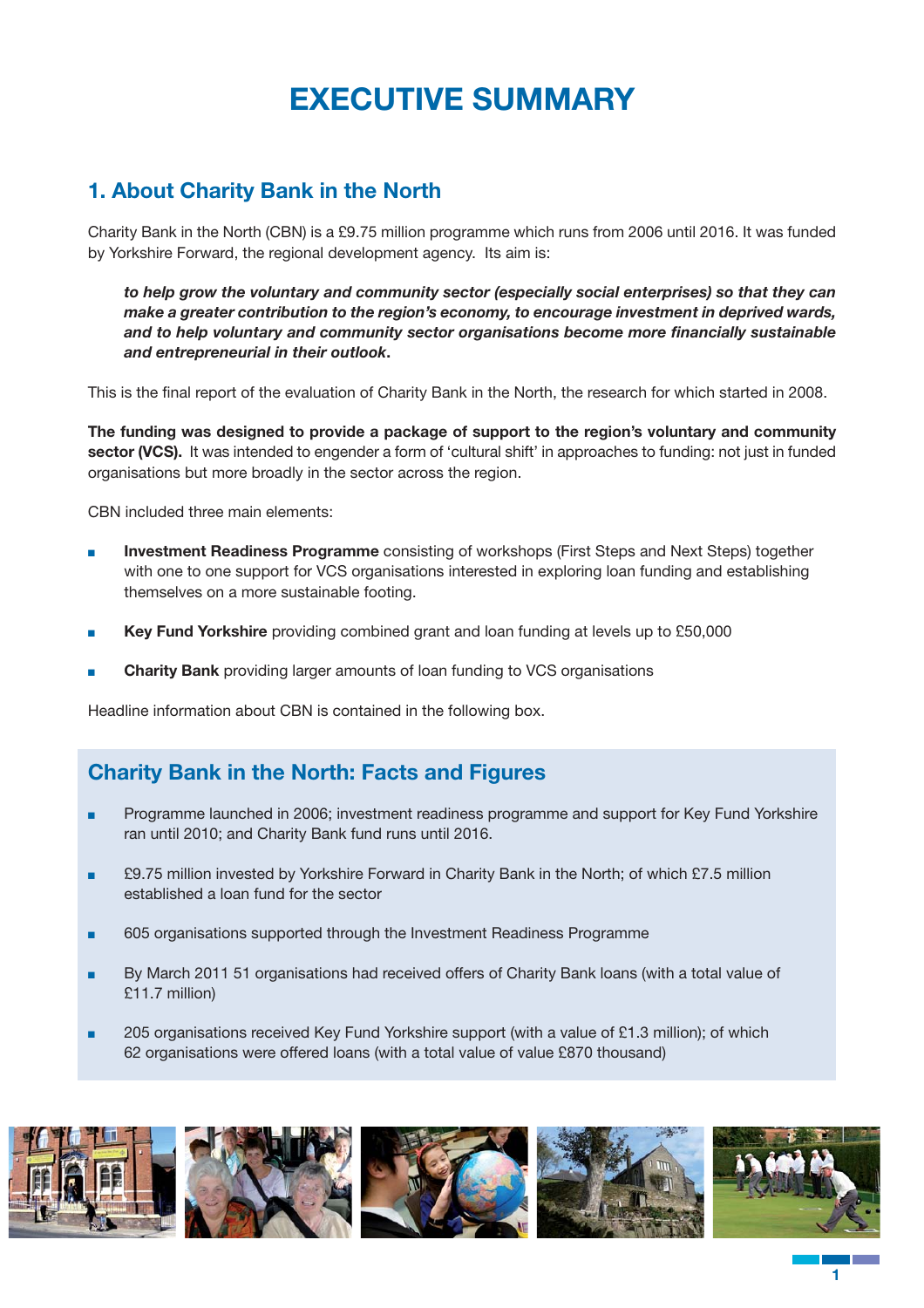#### **2. Changing Contexts for Social Investment**

**Charity Bank in the North was designed to assist the voluntary and community sector in Yorkshire and Humber prepare for lower levels of regeneration grant funding**, which had been crucially important for development in parts of the sector. As such CBN anticipated many wider policy changes and the growing interest in social investment.

**Levels of loan funding to the sector nationally and regionally are comparatively low, especially compared to the private sector.** This has led to the sector being termed 'under capitalised' and this has slowed its development. Levels of loan funding to small and medium sized charities (those with annual incomes of less than £1 million) are particularly low. This was seen as a key market for CBN.

**The voluntary and community sector in Yorkshire and Humber is one of great variation**. This is particularly in terms of the sources of funding: for example funding from the statutory sector makes up over the half the income of charities in some parts of the region (South Yorkshire, York and Bradford) but less than a third in North Yorkshire and the East Riding. Furthermore the 'density' of charities varies with over five times the number of charities per 10,000 of the population in Craven than in Wakefield.

#### **3. Processes**

**A role for Charity Bank in the North has been to act as a demonstration project** revealing the potential to the sector of using loan finance. As such it has very much been delivered during the early development phase of a social investment market in the region.

**All aspects of Charity Bank in the North were held in high regard**; the programme was seen to have worked well and addressed unmet needs.

**As a demonstration project, Charity Bank in the North has evolved and responded to emerging needs and issues**. Examples here include the reworking of advice and support, greater efforts to market CBN to North Yorkshire and the Humber, and the move for Charity Bank who were in commercial offices in Leeds to a community-owned building in York.

**Key Fund Yorkshire and Charity Bank were both found to have robust processes for assessing applications and monitoring loans**. Although social benefits are considered in appraisal, a future challenge for both organisations will be around how they invest to have a greater social, environmental and economic impact.

#### **4. Performance of the Fund**

The Charity Bank in the North Programme runs until 2016. **Over 600 organisations were supported by the Investment Readiness Programme (which ran until 2010)**. Over 100 loan agreements have been signed and Key Fund Yorkshire and Charity Bank have made £17.81m of investments. Both organisations intend to continue to develop the support for the sector in the region in the future.

**Loan activity was slower than originally anticipated** but has increased markedly; the Key Fund element of the programme was delivered on time and significally Charity Bank has a strong loan pipeline of 30 potential loans with values at just under £10 million.

**Demand for loans has been strongest in West Yorkshire and weakest on the Humber**. This pattern has been consistent since the start of CBN. However, demand for loans has increased in North Yorkshire.

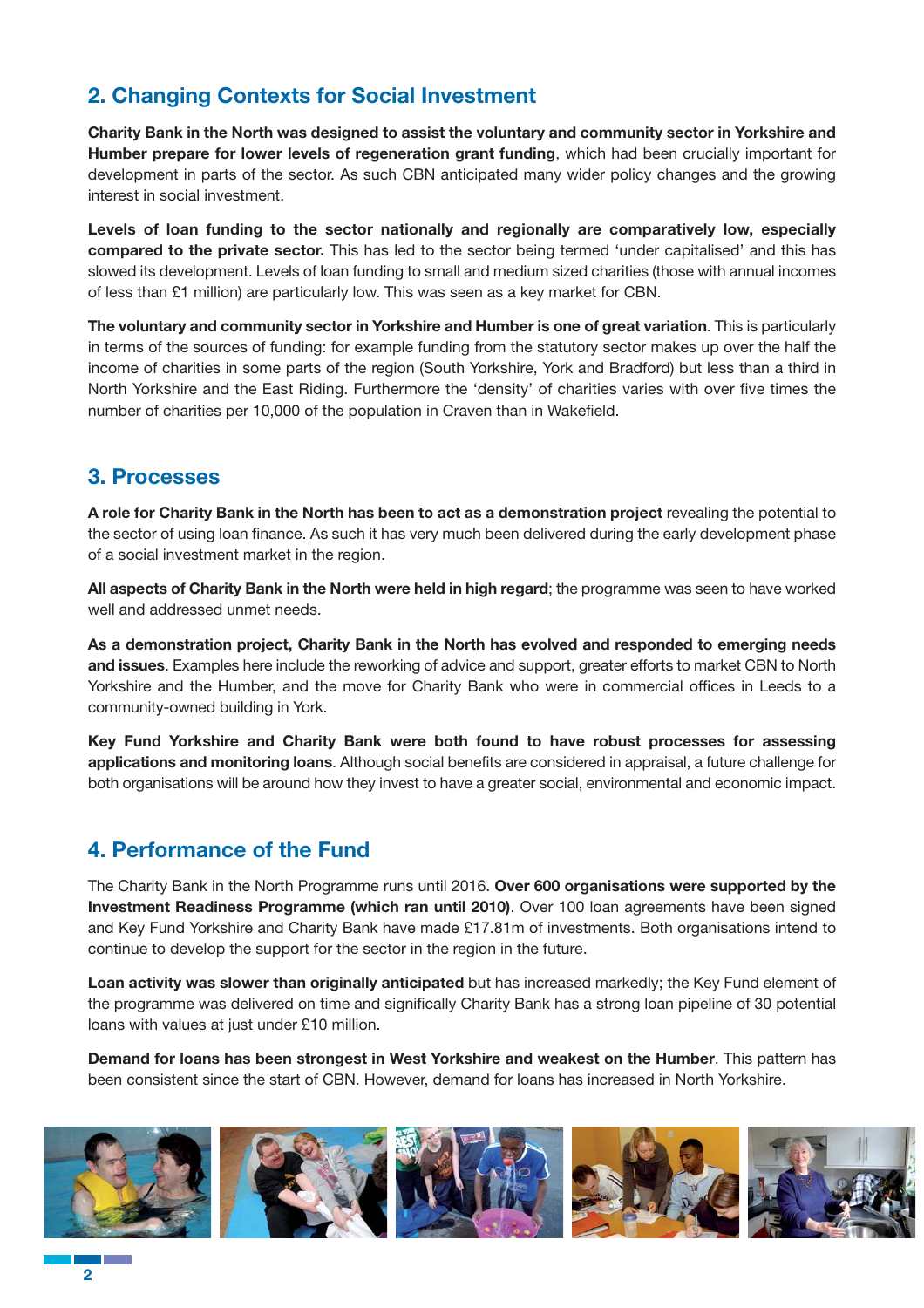**Organisations benefiting from all aspects of the programme tend to have low or fluctuating operating margins**, reflecting the wider financial profile of small to medium sized voluntary and community sector organisations. Charity Bank tends to invest in organisations with relatively high levels of unrestricted funds; whilst Key Fund Yorkkshire (making much smaller loans) invests in more highly geared organisations.

**Default and bad debt levels for both Key Fund Yorkshire and Charity Bank are extremely low**; and the fund therefore has the potential to reach a level of longer term sustainability. That is repayments are sufficient to meet administrative costs and provision for bad debt. However, it was evident that further revenue support is required to develop new loan applications and to support organisations.

# **5. Outcomes for the Sector**

**Key Fund Yorkshire and Charity Bank have broadly complementary investment portfolios.** This reflects their different lending and support offers. However, both were largely focused on supporting smaller and medium sized organisations; those most poorly served by commercial banks.

**The reach of both lending portfolios is broadly similar** and it was notable that Humber (less than 10 percent of loans) was under represented, with greatest lending taking place in West Yorkshire (over 40 percent of loans).

**It was unreaslistic for the Investment Readiness Programme to transform attitudes to funding**; however what seems to have happened is that the understanding of issues of sustainability, and in particular what can make an organisation resilient, has developed in the sector. Although possibly by necessity, the CBN programme has contributed to this change in understanding. There appears a case for ongoing support on these issues, and especially around the importance of financial management and governance in organisations; although for the moment it is less clear how these may be funded.

**Loans are becoming more recognised as playing different roles in the funding of the sector,** including the formalisation of a financial position, supporting incremental growth and enabling something to be built. They would not be for all organisations, but could play an important part for some. Many organisations reported that an outcome of the Investment Readiness Programme was that they now understood this more clearly.

# **6. Strategic Benefits and Impact**

**The main strategic benefit of Charity Bank in the North is that it has the potential to become a sustainable fund**. It was intended to demonstrate the possibility of a loan fund to the voluntary and community sector in the region, and to provide support to organisations seeking to use finance more effectively. It has largely achieved these objectives, although to some extent this will also be an ongoing process.

**Research with five case study organisations highlighted the importance of providing guidance, revenue support and loan funding in one package.** These organisations were Point Blank Theatre, One in a Million, ORB Community Enterprises, Target Housing and Humber Forest School. They took different legal forms, were of different income levels, and accessed different parts of the programme.

**The organisations did not pass through the different elements in a linear way**, with this being seen to make the package of support more effective.

**The case study organisations using CBN loan funding during the research, found that this came at a critical time in their development.** In particular in enabled them to grow far more quickly than they would have otherwise been able to.

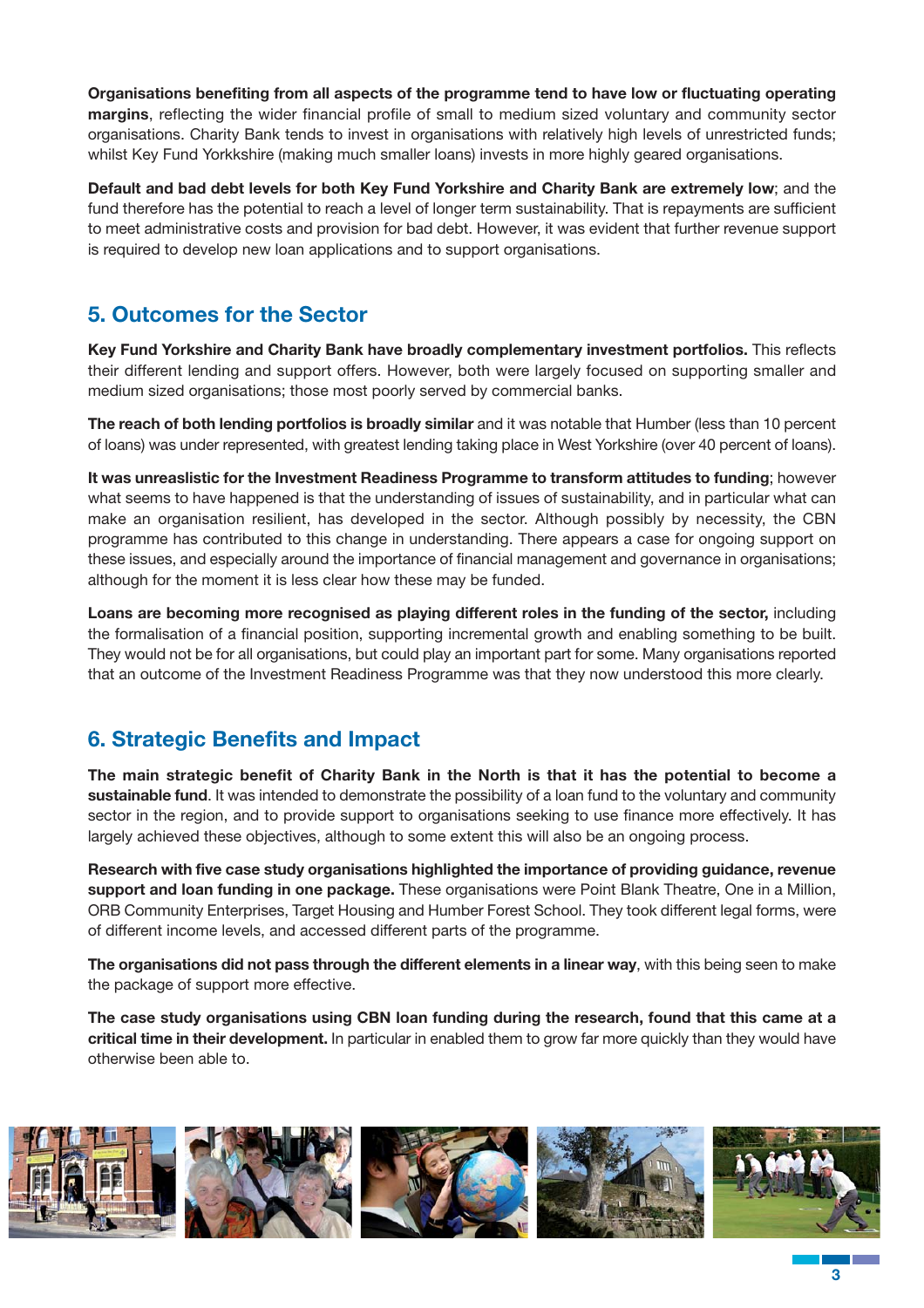# **7. Social Return on Investment Pilots**

**Social Return on Investment (SROI) was piloted in two organisations, Doncaster Refurnish and Point Blank Theatre.** It was found to be incredibly useful in identifying the array of benefits organisations can have and in identifying possible indicators of impact.

**Worked examples were undertaken to demonstrate the use of SROI**. Whilst SROI has the potential to improve outcomes measurement, for it to be effective, it requires organisations to be collecting monitoring data on outcomes systematically and routinely. Without this it is difficult to calculate the full SROI. Moreover, there are challenges for organisations which contribute to outcomes which may only be fully observed in the long term (for example support to young people).

**There are particular challenges in using SROI for loan funding.** SROI is traditionally used to calculate the impact of organisations and the impact of particular grants or income streams. As repayable funds, loans are different and as such the benefits need to be calculated in terms of what the loan has enabled which would not otherwise have happened. As such its calculation may be different for physical capital, working capital and loan guarantee investments.

# **8. Conclusion**

There are six main findings and associated lessons for future social investment practice to come from the evaluation:

**The voluntary and community sector in Yorkshire and Humber is incredibly diverse in terms of its funding, the level of activity in different places, and also its resilience in the face of public expenditure cuts.** Charity Bank in the North has had to respond to this diversity by tailoring its support to different places and the differing needs of organisations. Responding to such diversity is centrally important to the success of any social investment policy.

**The implementation of Charity Bank in the North has occurred during a period of considerable political, policy and economic change.** The programme was designed to respond to the rapid decline in regeneration grants; but as the effects of this decline worked through, the far more significant challenges have been around supporting organisations as the public policy funding landscape undergoes a period of transformation. This has been in terms of funding but also new areas of activity for the sector.

**Changing attititudes and approaches to funding takes time.** Developing and agreeing viable investments in voluntary and community sector organisations can take upwards of two years; although in some cases it may only require a few months. Social investment policies need to work both on developing viable investments but also in a wider programme of changing approaches to funding and loan finance in particular.

**Charity Bank in the North has met or exceeded its key targets.** It assisted over 600 organisations. Over 100 loan agreements have been signed by Charity Bank and over 200 loan/grant agreements by Key Fund Yorkshire. There is also a strong pipeline of potential investments. Key issues to arise have been around the need for a range of support, from loans of differing sizes, the mix of loans and grants, and a wider programme of support.

**There is scope to improve how investment for social returns is undertaken**. This is not a strightforward process. On the part of the sector the measurement of social returns remains variable and development here would help both in terms of accessing loan finance but also public sector contracts. On the part of social investors, there is some scope to include the assessment of social impacts in investment appraisal and monitoring. More broadly public sector funders also need to provide assistance and support.

**Social return on investment** is a relatively new approach for estimating the social impact of organisations. It is not however a panacea either for all organisations or all types of investment. Its strengths lie in providing a framework for typically larger organisations and for those with relatively easily quantified outcomes. The value of the other activities undertaken by the sector should be supported and recognised.

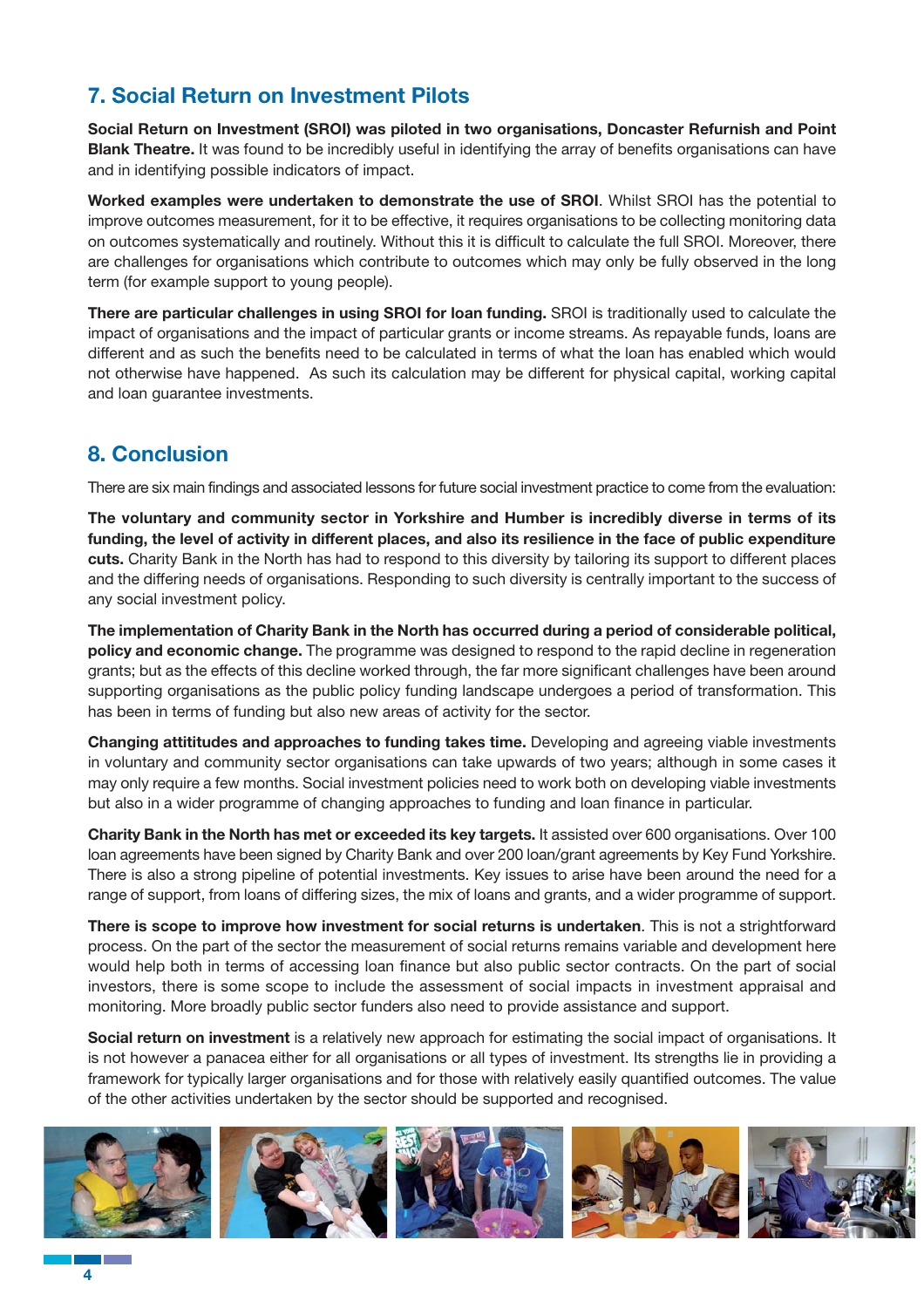